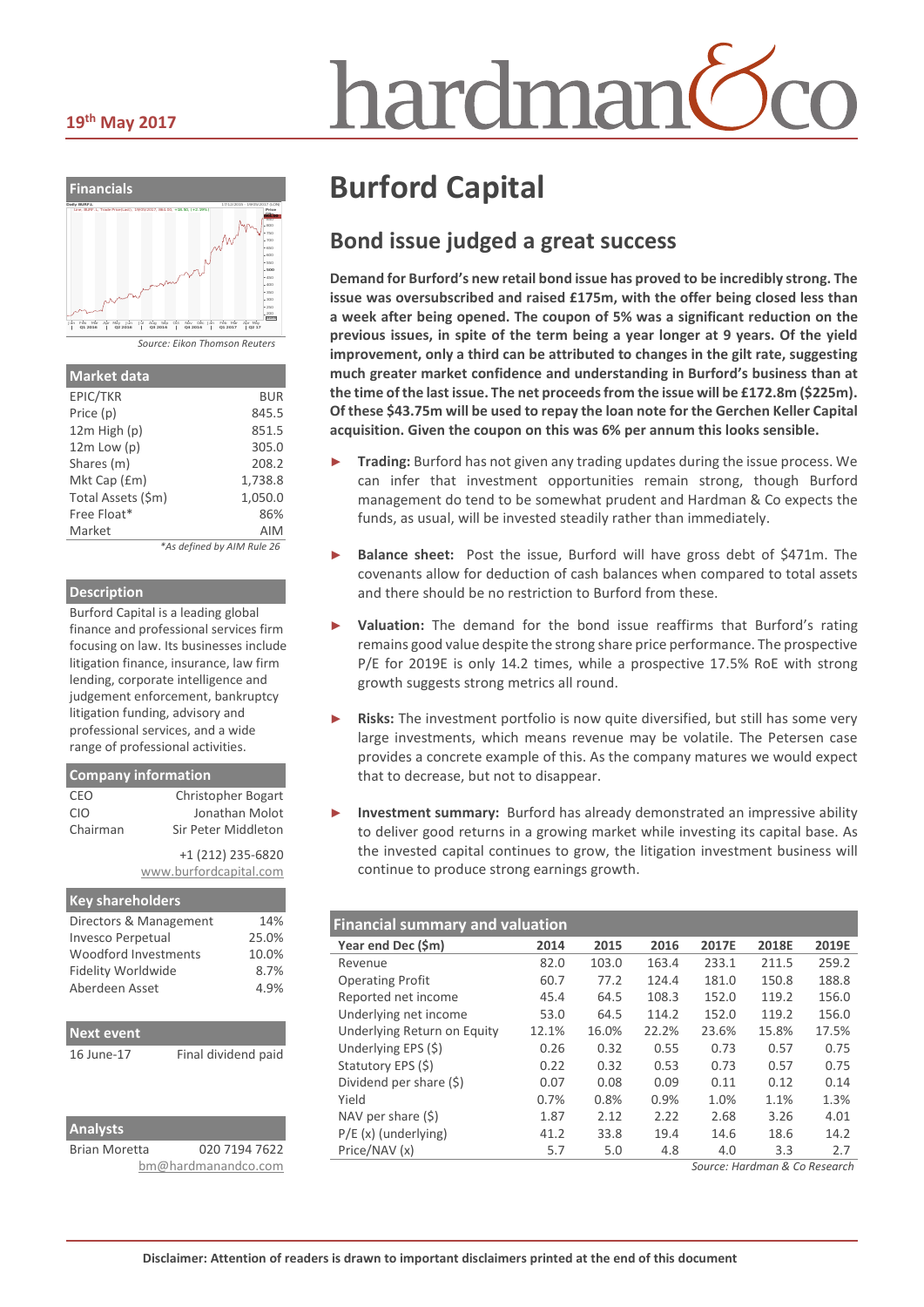### **Burford Capital**





#### **Interest Cover**





- Growth depends on pace of investment and conclusions
- ► Accelerated investment in 2016 will boost 2017 and 2018 revenue
- 2016 and 2017E boosted by movements in Petersen case
- Continued investment in the business underpins the growth

- No debt prior to 2014
- Retail bond issues in 2014, 2016 and 2017
- 2014 issue was mid-year so only partial accrual of coupon
- ► Assumed recent issue finalises in mid-June

- ► Full effect of large single \$100m investment coming through properly in late 2016 and into 2017
- 2016 results showing benefits of a wide range of investments
- 2016 and 2017E boosted by Petersen case
- Some large single claims may introduce volatility in the future

*Source: Company data; Hardman & Co Research*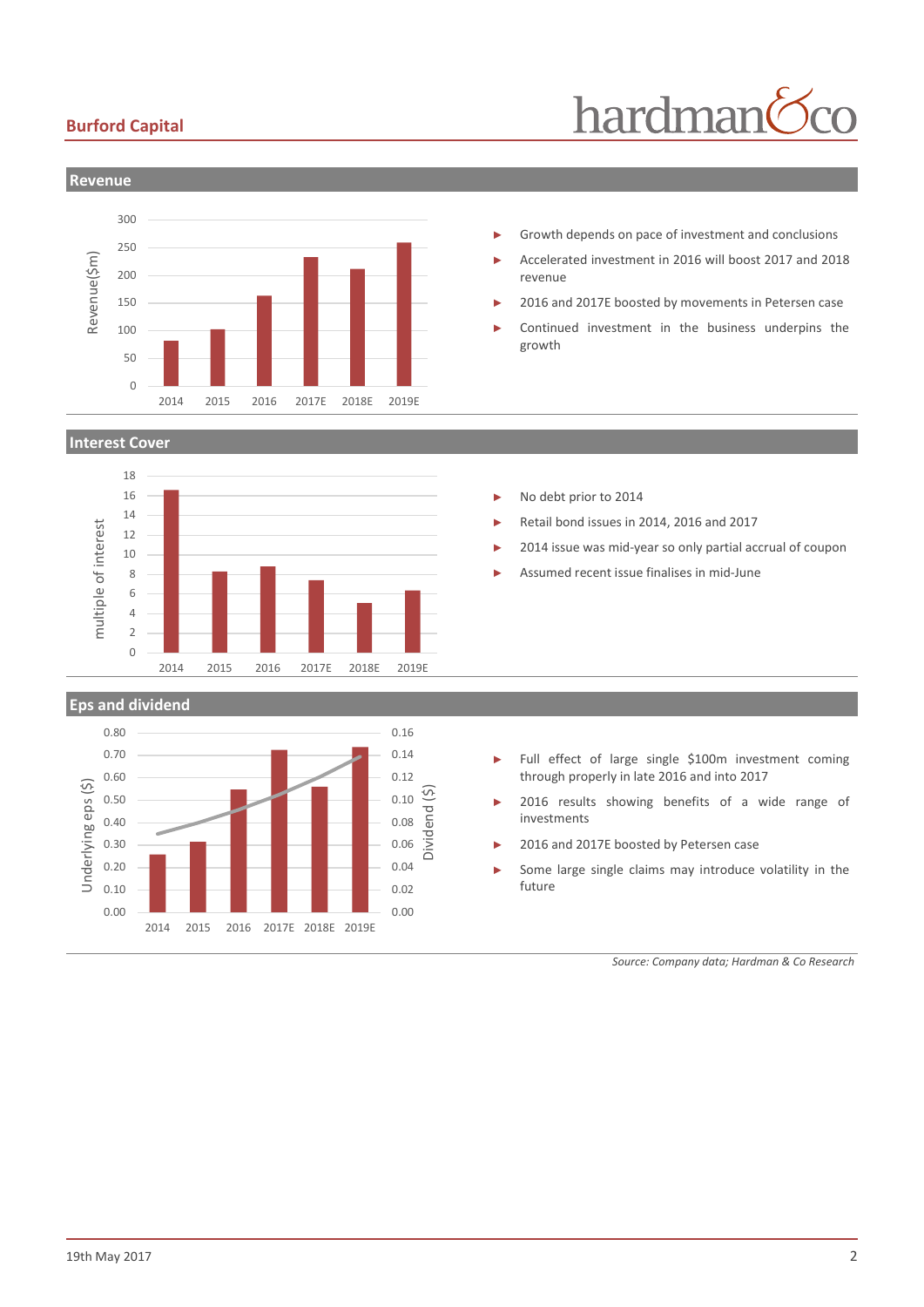# **Financials and Forecast**

Post the issue and after repaying the loan note for the Gerchen Keller Capital acquisition, Burford will have gross debt of \$471m, but has added a net \$180m to its cash balances. Based on the 2016 year end, total assets less goodwill and intangible assets will be \$978m. The bond covenant is net debt (debt less cash) of less than 50% of eligible assets. Using the 2016 year end figures plus the new bond, that ratio is around 19%. Given Burford has to retain significant cash balances, the covenant should not be a restriction to its operations. Given we expect positive asset returns to keep the balance sheet growing, the debt capacity should continue to improve in the future.

With no news on trading, the only update to our estimates are for the bond issue. The issue was sooner, larger and with a lower coupon than we had assumed. It is the larger size that is most significant for our estimates and this has led to a slight downgrade to our all our figures, of 3% for 2017E, 2% in 2018E and 2019E.

Note that 2016 and 2017E are both boosted by the Peterson case. As always, the timing and amount of Burford's revenues are more uncertain than analysts and investors would like and all estimates should be viewed with appropriate scepticism.

| <b>Summary financials</b> |        |        |        |         |         |         |
|---------------------------|--------|--------|--------|---------|---------|---------|
| Year end Dec (\$m)        | 2014   | 2015   | 2016E  | 2017E   | 2018E   | 2019E   |
| Revenue                   | 82.0   | 103.0  | 163.4  | 233.1   | 211.5   | 259.2   |
| Expenses                  | 21.3   | 25.8   | 39.0   | 52.0    | 60.7    | 70.4    |
| <b>Operating Profit</b>   | 60.7   | 77.2   | 124.4  | 181.0   | 150.8   | 188.8   |
| Finance cost              | 3.7    | 9.3    | 14.1   | 22.9    | 26.9    | 26.9    |
| <b>Exceptional items</b>  | $-9.7$ | 0.0    | $-5.9$ | 0.0     | 0.0     | 0.0     |
| Reported pre-tax          | 47.3   | 67.9   | 104.1  | 157.8   | 123.6   | 161.6   |
| Reported taxation         | $-0.7$ | $-2.2$ | 4.8    | $-5.8$  | $-4.4$  | $-5.5$  |
| <b>Minorities</b>         | 1.2    | 1.2    | 0.6    | 0.0     | 0.0     | 0.0     |
| Underlying net income     | 53.0   | 64.5   | 114.2  | 152.0   | 119.2   | 156.0   |
| Statutory net income      | 45.4   | 64.5   | 108.3  | 152.0   | 119.2   | 156.0   |
| Underlying Basic EPS (\$) | 0.26   | 0.32   | 0.56   | 0.73    | 0.57    | 0.75    |
| Statutory Basic EPS (\$)  | 0.22   | 0.32   | 0.53   | 0.73    | 0.57    | 0.75    |
| Dividend (\$)             | 0.07   | 0.08   | 0.09   | 0.11    | 0.12    | 0.14    |
| <b>Balance sheet</b>      |        |        |        |         |         |         |
| Total equity              | 382.7  | 433.1  | 462.2  | 558.8   | 678.0   | 834.0   |
| <b>Invested Capital</b>   | 207.5  | 252.9  | 394.3  | 561.6   | 708.8   | 880.8   |
| <b>Fair Value Balance</b> | 266.8  | 334.2  | 559.7  | 833.7   | 1,078.7 | 1,372.1 |
| <b>Total Assets</b>       | 533.2  | 608.7  | 826.4  | 1,163.6 | 1,282.8 | 1,438.8 |
| NAV Per share $(\$)$      | 1.87   | 2.12   | 2.22   | 2.68    | 3.26    | 4.01    |
| <b>Return on Equity</b>   | 12.4%  | 15.8%  | 21.0%  | 23.6%   | 15.8%   | 17.5%   |

*Source: Hardman & Co, £1=\$1.30*

## **Valuation**

The Burford share price has continued to appreciate strongly, though much of this reflects the underlying performance of the business. The Petersen transaction means earnings are likely to be somewhat volatile over the next couple of years. The prospective P/E is 19.0 times for 2018E and 14.4 times for 2019E. We are estimating 31% growth in invested capital over this period, something that should ultimately be reflected in earnings – Burford remains very much a growth business.

Our return on equity forecast for 2019 is now 17.4%. With additional gearing Burford can grow this further, justifying a premium valuation.